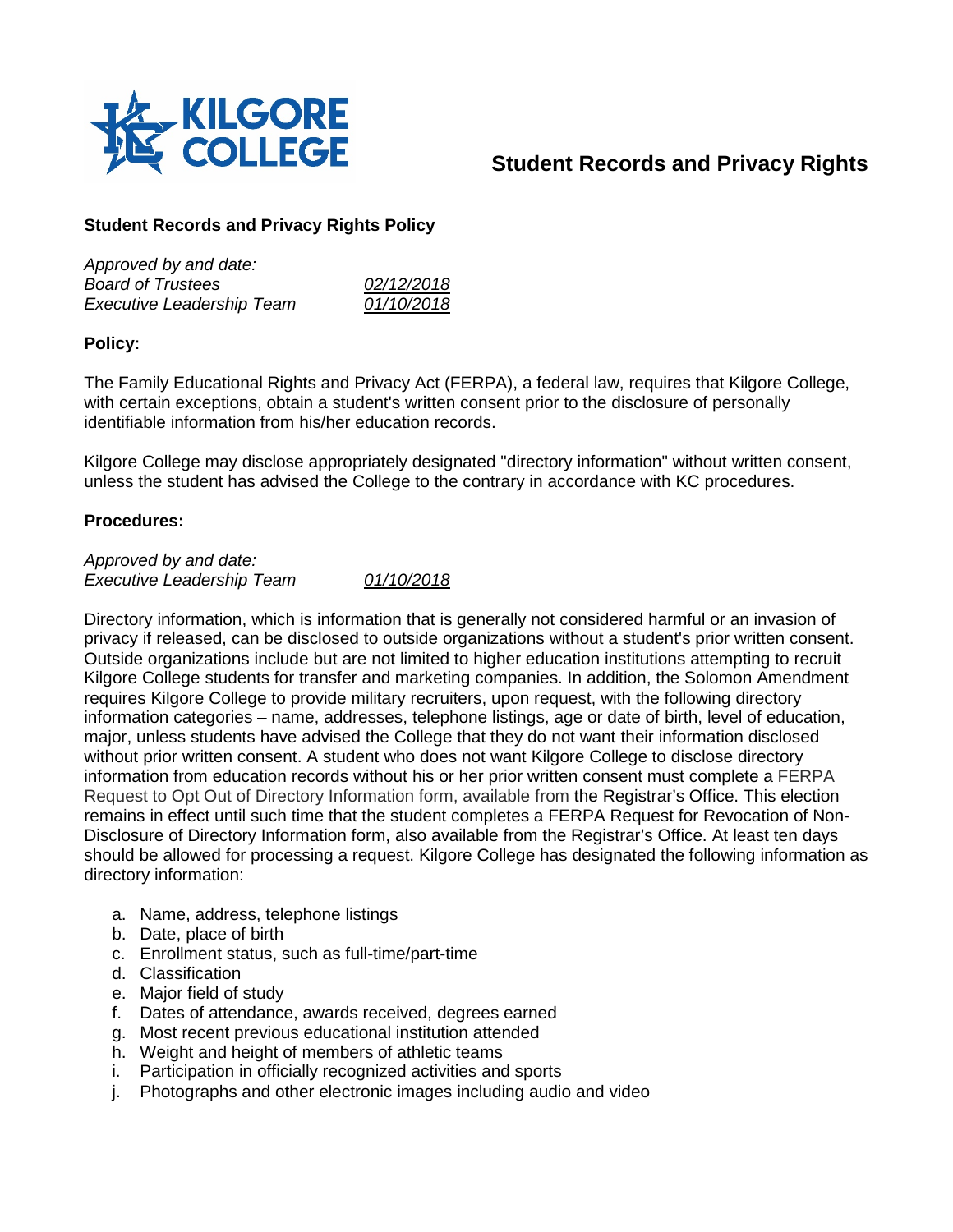The Family Educational Rights and Privacy Act (FERPA) affords students certain rights with respect to their education records. These rights are:

- a. The student's right to inspect and review his/her education records within 45 days of the day Kilgore College receives a request for access. Students should submit to the director of admissions and registrar a written request that identifies the record(s) they wish to inspect. The director of admissions and registrar will make arrangements for access and notify the student of the time and place where the records may be inspected.
- b. The right to request the amendment of the student's education records that the student believes is inaccurate or misleading. Students may ask the College to amend a record that they believe is inaccurate or misleading. They should contact the director of admissions and registrar to identify the part of the record they want changed, and specify why it is inaccurate or misleading. If the director of admissions and registrar decides not to amend the record as requested by the student, the director will notify the student of the decision and advise the student of his or her right to a hearing regarding the request for amendment. Additional information regarding the hearing procedures with the director of admissions and registrar will be provided to the student when notified of the right to a hearing. Note: KC only has the ability to rectify inaccurate or misleading information that it has purview over. KC cannot rectify or change another institution's official records or documents.
- c. The right to consent to disclosures of personally identifiable information contained in the student's education records, except to the extent that FERPA authorizes disclosure without consent. There are a number of exceptions to FERPA's prohibition against non-consensual disclosure of personally identifiable information from education records. Under these exceptions, schools are permitted to disclose personally identifiable information from education records without consent, though they are not required to do so. Exceptions are as follows:
	- 1. To school officials that have a legitimate educational interest (definition of school official provided in annual notification published in the Kilgore College Catalog).
	- 2. To another school in which the student seeks or intends to enroll.
	- 3. When disclosure is in connection with financial aid for which the student has applied or which the student has received, if the information is necessary for such purposes as to determine the conditions for the aid and/or enforce the terms and conditions of the aid.
	- 4. To the parents of a dependent student as defined in Section 152 of the Internal Revenue Code.
	- 5. To appropriate parties, including parents of an eligible student, in connection with a health or safety emergency.
	- 6. To the parents of a student at a postsecondary institution regarding the student's violation of any Federal, State or local law, or of any rule or policy of the institution, governing the use or possession of alcohol or a controlled substance.
	- 7. Directory information that could include information such as student's name, address, telephone listing, photograph, date and place of birth, major field of study, participation in officially recognized activities and sports, weight and height of members of athletic teams, dates of attendance, degrees and awards received, the most recent previous educational agency or institution attended, grade level or year and enrollment status.
	- 8. Under certain conditions:
		- a) To authorized representatives of the Comptroller General of United States, the Attorney General of the United States, the U.S. Secretary of Education and State and local